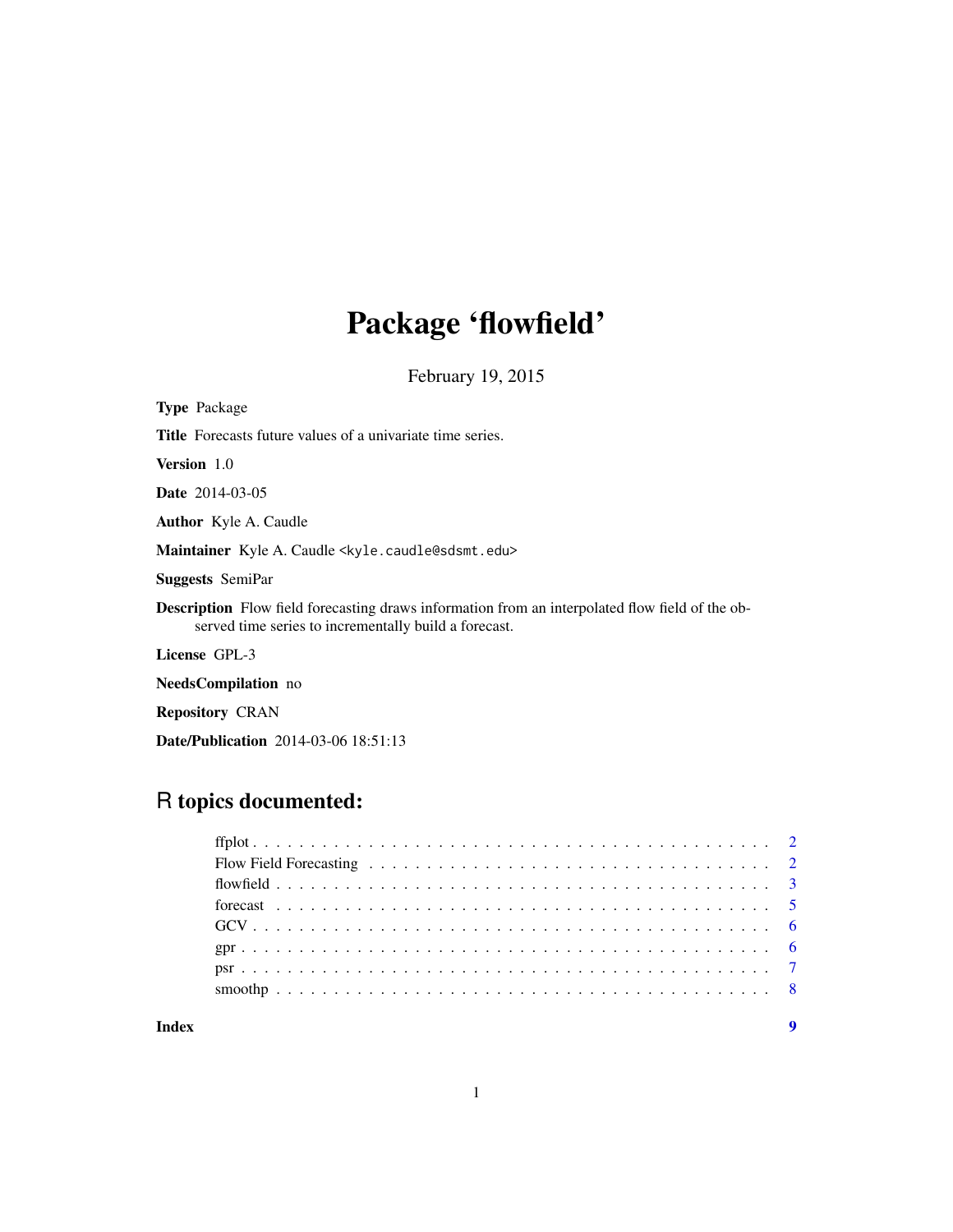<span id="page-1-0"></span>

#### Description

Plots the original data, the penalized spline regression, the forecast values and error bands.

#### Usage

ffplot(t, y, skeleton, fcast, std.error)

#### Arguments

|           | time series observation times                  |
|-----------|------------------------------------------------|
|           | time series response values                    |
| skeleton  | data skeleton from penalized spline regression |
| fcast     | forecast values                                |
| std.error | forecast errors                                |

#### Value

Returns no values. This function returns a plot of the time series, the penalized spline regression, the forecast values and prediction bands.

#### Author(s)

Kyle A. Caudle

#### References

Frey, MR and Caudle, KA "Flow field forecasting for univariate time series," Statistical Analysis and Data Mining, 2013.

Flow Field Forecasting

*Forecast of a univariate time series Flow Field Forecasting*

#### Description

Flow field forecasting draws information from an interpolated flow field of the observed time series to incrementally build a forecast. The time series need not have uniformly spaced observations. Flow field forecasting works best on relatively long time series (i.e. > 1000 observations) where forecasts must be made autonomously.

#### Details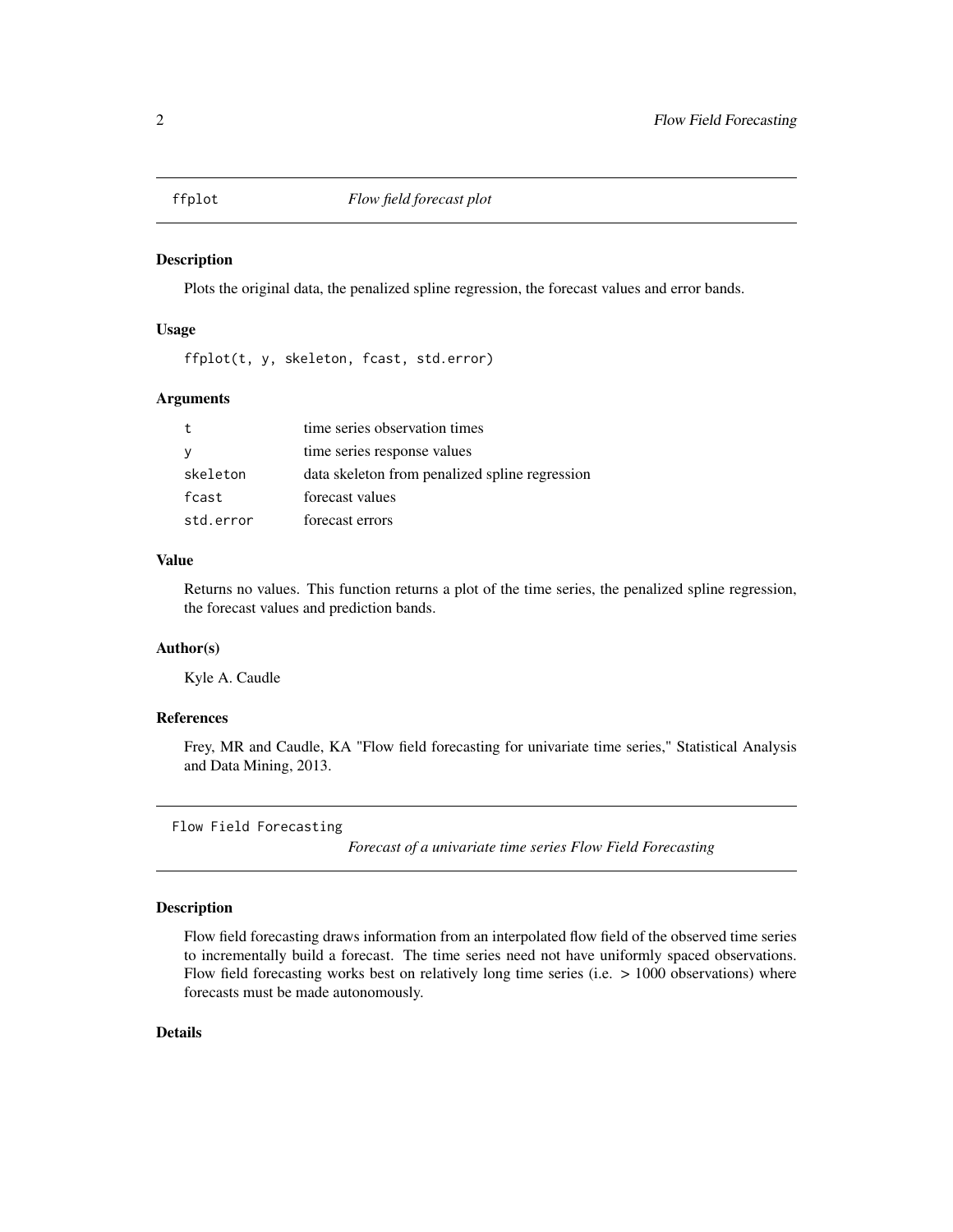#### <span id="page-2-0"></span>flowfield 3

Package: Flow Field Forecasting Type: Package Version: 1.0 Date: 2013-11-22 License: GPL-3

Time series response values should be loaded into a numeric vector. Since flow field forecasting accepts unequally spaced observations, a second vector of observation times is also required.

Flow field forecasting uses penalized spline regression to make a historical data skeleton in order to summarize the data prior to building the forecast. Forcasts are made at time steps equivalent to the knot spacing in the data skeleton. For forecasts at times between knots we recommend doing a linear interpolation.

#### Author(s)

Kyle A. Caudle

Maintainer: Kyle A. Caudle <kyle.caudle@sdsmt.edu>

#### References

1. Frey, MR and Caudle, KA "Flow field forecasting for univariate time series," Statistical Analysis and Data Mining, 2013

2. C. E. Rasmussen and C. K. I. Williams, Gaussian Processes for Machine Learning, Cambridge, MA, MIT Press, 2006

3. D. Ruppert, M. P. Wand and R. J. Carroll, Semiparametric Regression. New York, NY: Cambidge University Press, 2003.

#### Examples

```
library(SemiPar)
data(lidar)
t <- lidar$range
y <- lidar$logratio
steps <- 10 # number of forecast steps (steps must be 10 or less)
flowfield(t,y,steps,TRUE)
```
flowfield *Flow Field Forecasting*

#### **Description**

Flow field forecasting draws information from an interpolated flow field of the observed time series to incrementally build a forecast. The time series need not have uniformly spaced observations. Flow field forecasting works best on relatively long time series (i.e.  $> 1000$  observations) where forecasts must be made autonomously.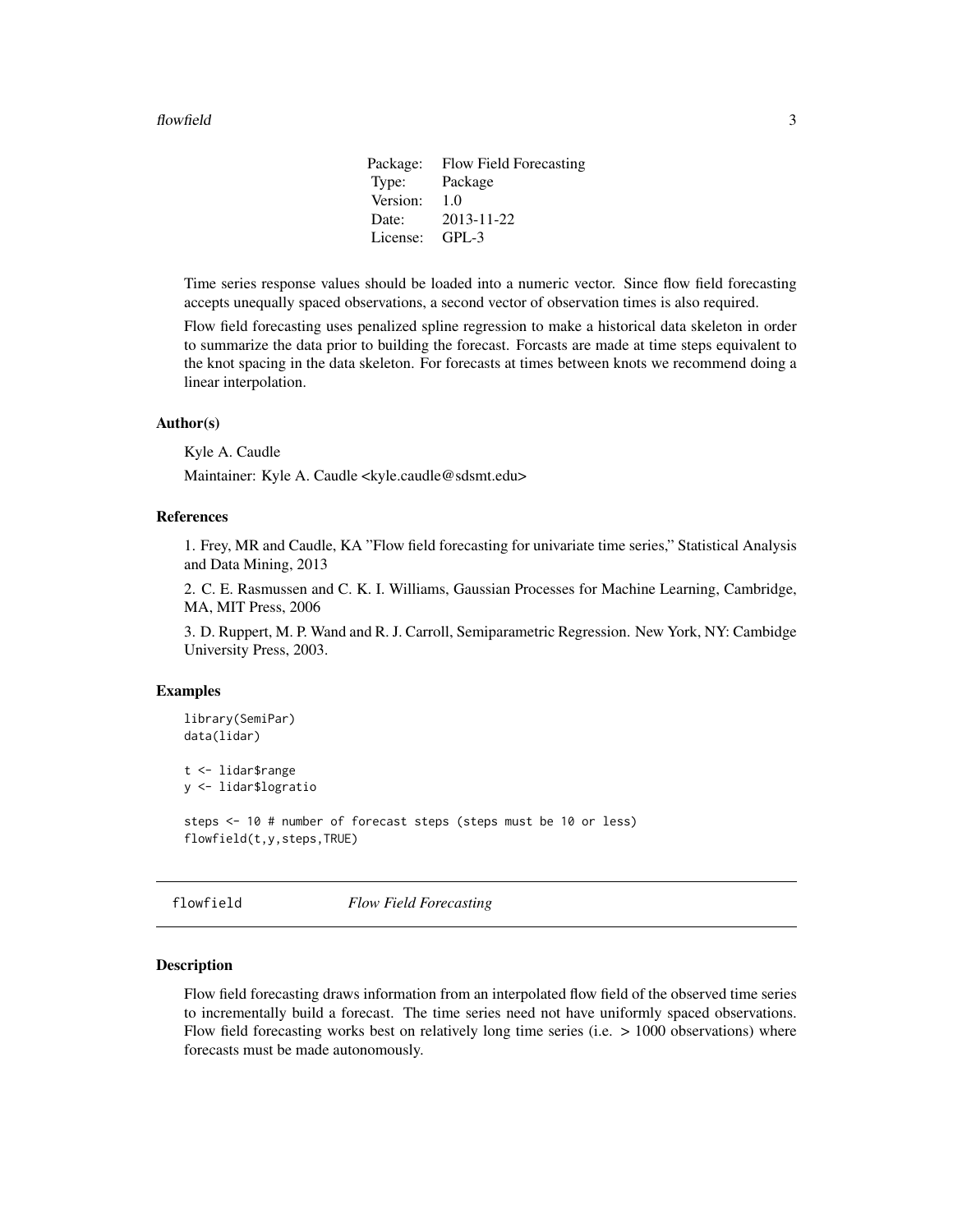#### Usage

flowfield(t,y,steps,plot)

#### Arguments

| t     | A vector of time series observation times.                                                                                                                                                                                                                                 |
|-------|----------------------------------------------------------------------------------------------------------------------------------------------------------------------------------------------------------------------------------------------------------------------------|
| y     | A vector of time series response values                                                                                                                                                                                                                                    |
| steps | Number of steps to forecast. Forecasts $> 10$ steps are not allowed, a warning<br>will occur. Forecasts occur in knot intervals of the penalized spline regression.<br>Knots are evenly spaced within the range of data appoximately one knot for<br>every 10 data points. |
| plot  | If a plot is required, set plot = TRUE otherwise set plot = $FALSE$                                                                                                                                                                                                        |

#### Value

This function returns the flow field forecasts and the associated prediction errors. A plot of the original data, the penalized spline regression, the forecast values and the prediction bands is also provided upon request.

#### **Note**

If data is too sparse, a WARNING will be given to the issue to indicate that forecasts may be inaccurate.

#### Author(s)

Kyle A. Caudle

#### References

1. Frey, MR and Caudle, KA "Flow field forecasting for univariate time series," Statistical Analysis and Data Mining, 2013.

2. C. E. Rasmussen and C. K. I. Williams, Gaussian Processes for Machine Learning, Cambridge, MA, MIT Press, 2006.

3. D. Ruppert, M. P. Wand and R. J. Carroll, Semiparametric Regression. New York, NY: Cambidge University Press, 2003.

#### Examples

```
library(SemiPar)
data(lidar)
```

```
t <- lidar$range
y <- lidar$logratio
```
steps <- 10 # number of forecast steps (steps must be 10 or less) flowfield(t,y,steps,TRUE)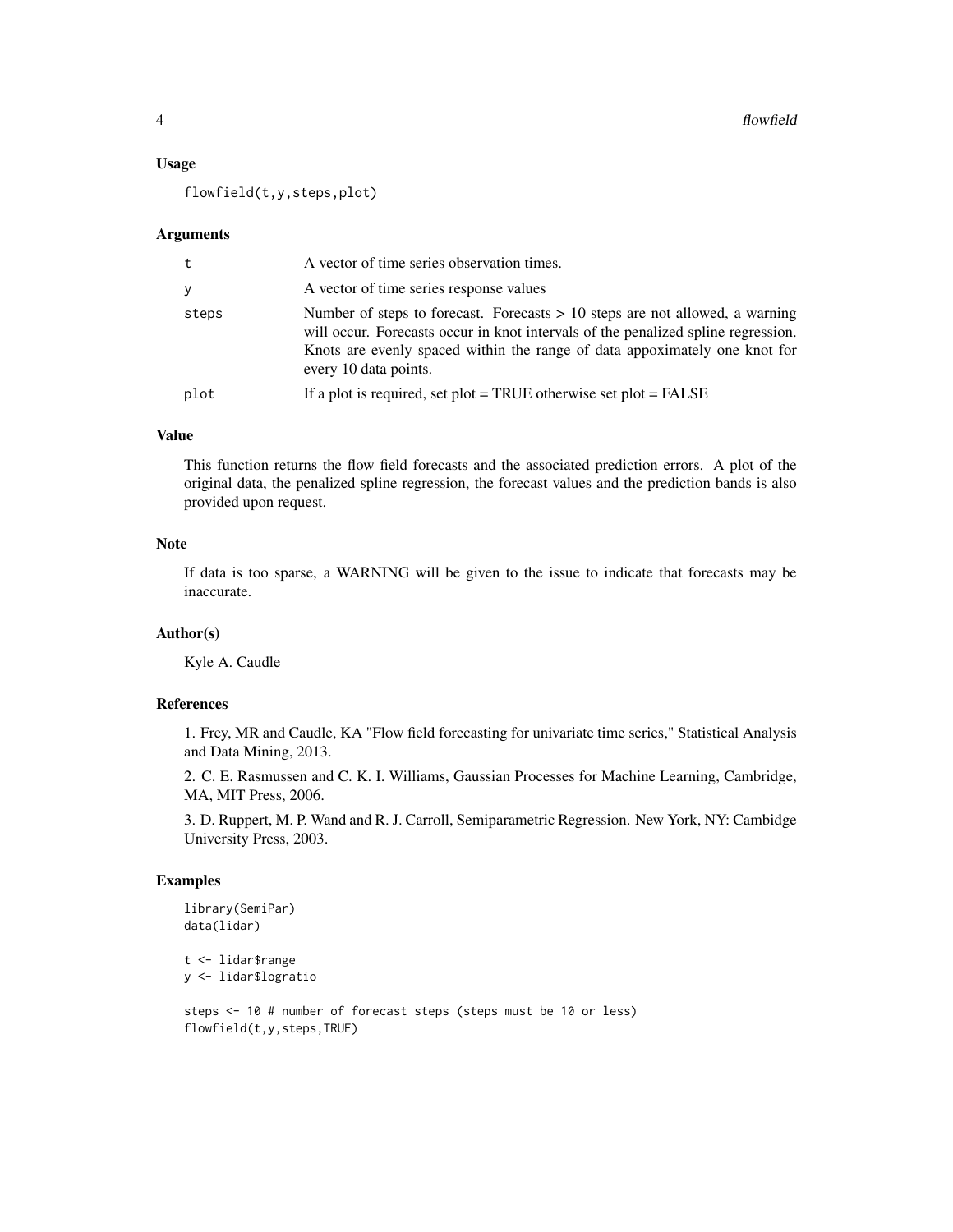<span id="page-4-0"></span>forecast *forecast*

#### Description

Performs the flow field forecast give a historical data skeleton from the penalized spline regression.

#### Usage

forecast(skeleton, steps)

#### Arguments

| skeleton | data skeleton from penalized spline regression                                                                                                                                                              |
|----------|-------------------------------------------------------------------------------------------------------------------------------------------------------------------------------------------------------------|
| steps    | Number of steps to forecast. Forecasts occur in knot intervals of the penalized<br>spline regression. Knots are evenly spaced within the range of data appoxi-<br>mately one knot for every 10 data points. |

#### Value

Returns the forecast values.

#### Note

If data is too sparse, a WARNING will be given to the issue to indicate that forecasts may be inaccurate.

#### Author(s)

Kyle A. Caudle

#### References

Frey, MR and Caudle, KA "Flow field forecasting for univariate time series," Statistical Analysis and Data Mining, 2013.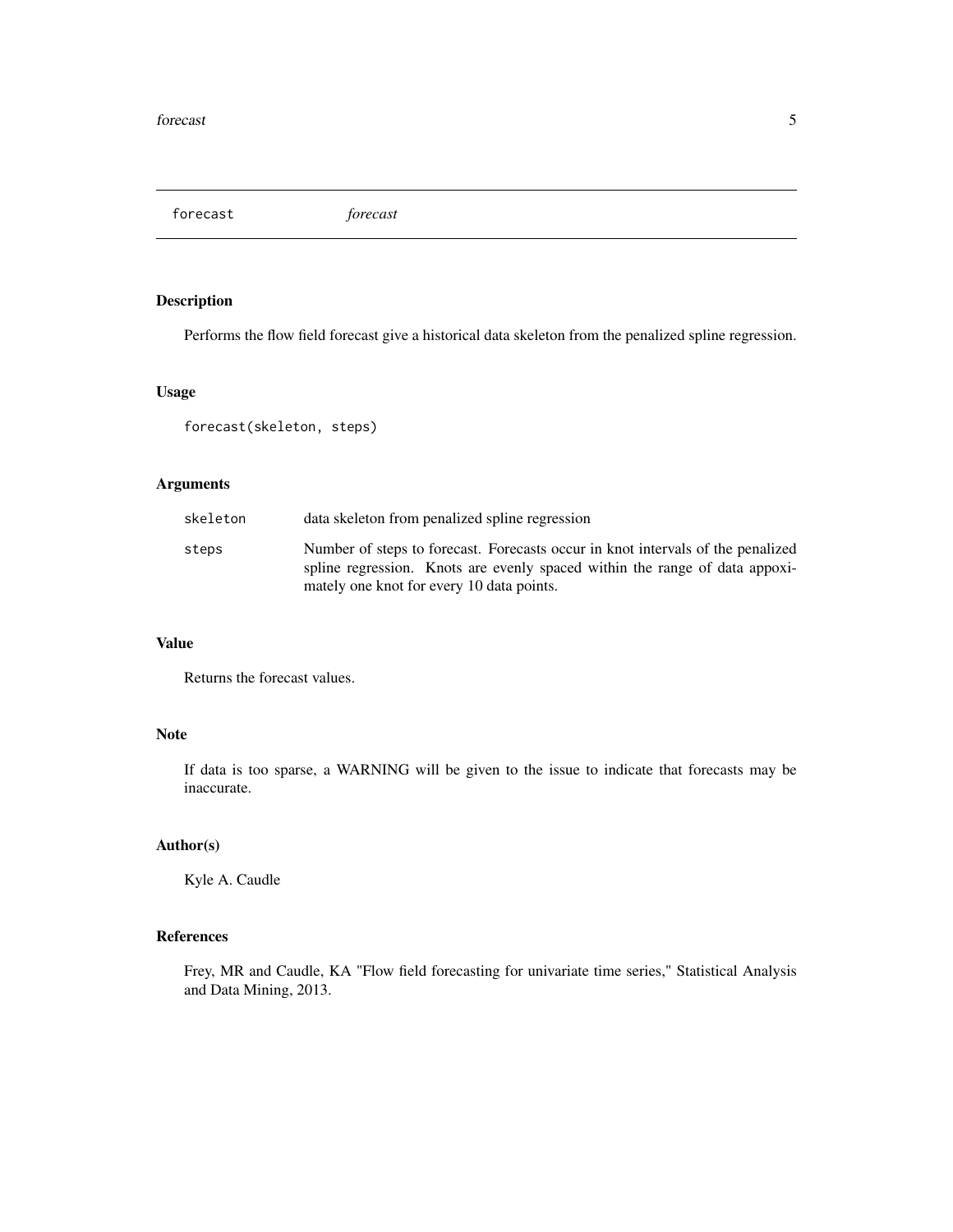#### <span id="page-5-0"></span>Description

Evaluates the generalized cross generalization criterion for a specific value of lambda.

#### Usage

GCV(lambda,y,x,d)

#### Arguments

| lambda       | lambda value to evaulate the GCV criterion at                                              |
|--------------|--------------------------------------------------------------------------------------------|
| <b>V</b>     | Time series response values.                                                               |
| $\mathsf{x}$ | Design matrix from the penalized spline regression.                                        |
| d            | Diagonal matrix used to constrain the linear model. This is a type of Ridge<br>regression. |

#### Value

Returns the GCV value for a specific value of lambda and an input into the optimize function in order to minimize this function.

#### Author(s)

Kyle A. Caudle

#### References

D. Ruppert, M. P. Wand and R. J. Carroll, Semiparametric Regression. New York, NY: Cambidge University Press, 2003.

gpr *gpr*

#### Description

Interpolates the penalized regression skeleton using Gaussian process regression.

#### Usage

gpr(h, rec3.sd, rec3.delta, ssd, sdelta, responses)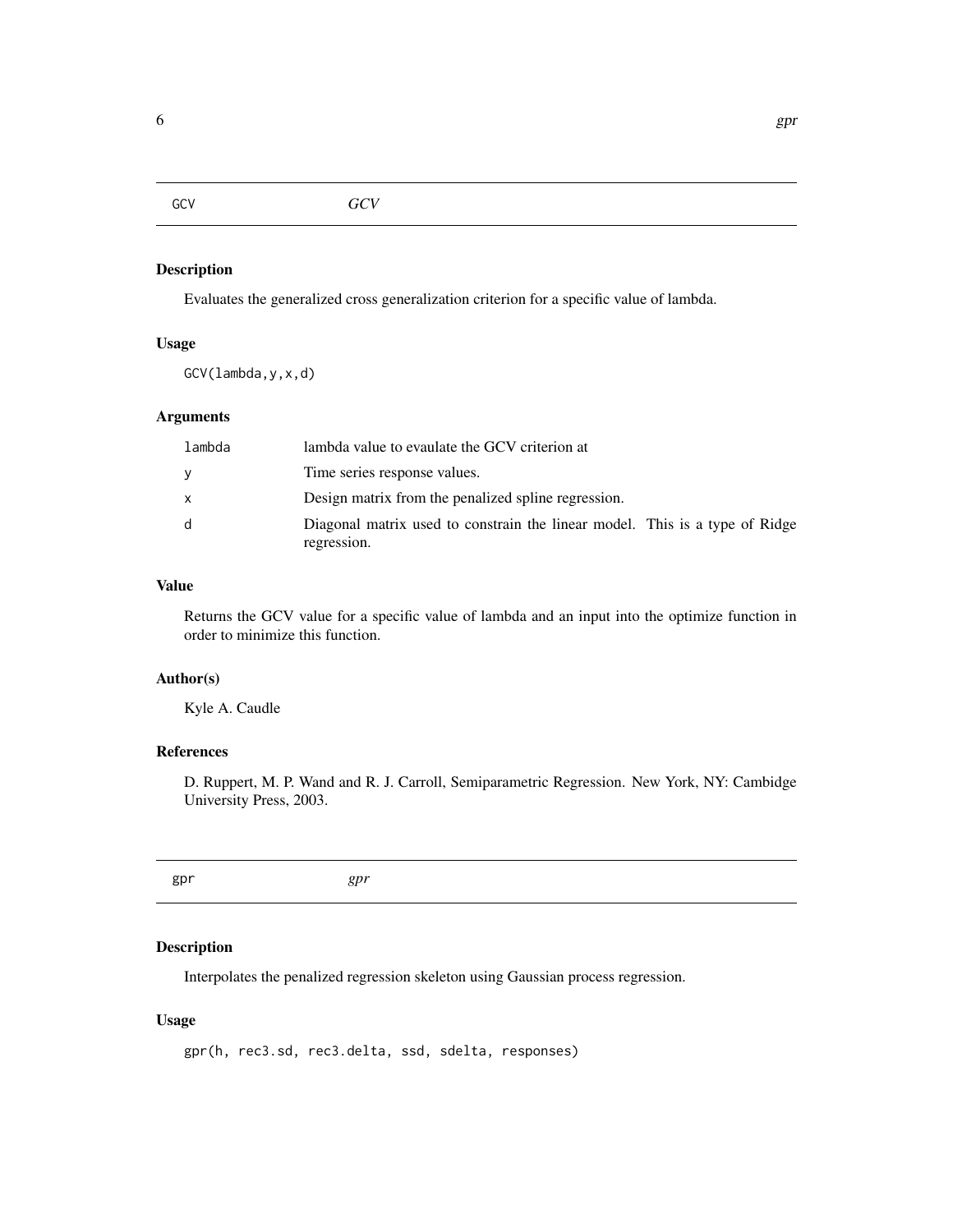<span id="page-6-0"></span>psr 7

#### Arguments

| h          | History space. Current version uses the curent and last 2 levels of the systemati-<br>cally determined component (SDC) and the previous 3 forward response deriva-<br>tives. |
|------------|------------------------------------------------------------------------------------------------------------------------------------------------------------------------------|
| rec3.sd    | Most recent SDC values in the history space.                                                                                                                                 |
| rec3.delta | Most recent forward response derivatives in the history spac.                                                                                                                |
| ssd        | Standard devation of the SDCs.                                                                                                                                               |
| sdelta     | Standard devation of the forward response derivatives.                                                                                                                       |
| responses  | All values of the forward response derivatives in the history space.                                                                                                         |

#### Value

Returns the GPR interpolated value by comparing the current history to the entire history space.

#### Author(s)

Kyle A. Caudle

#### References

Frey, MR and Caudle, KA "Flow field forecasting for univariate time series," Statistical Analysis and Data Mining, 2013.

psr *psr*

#### Description

Constructs a penalized spline regression of the historical time series data to be used in flow field forcasting.

#### Usage

psr(t, y)

#### Arguments

| t | Time series observation times. |
|---|--------------------------------|
| ٧ | Time series response values.   |

### Value

Returns the penalized spline regression data skeleton.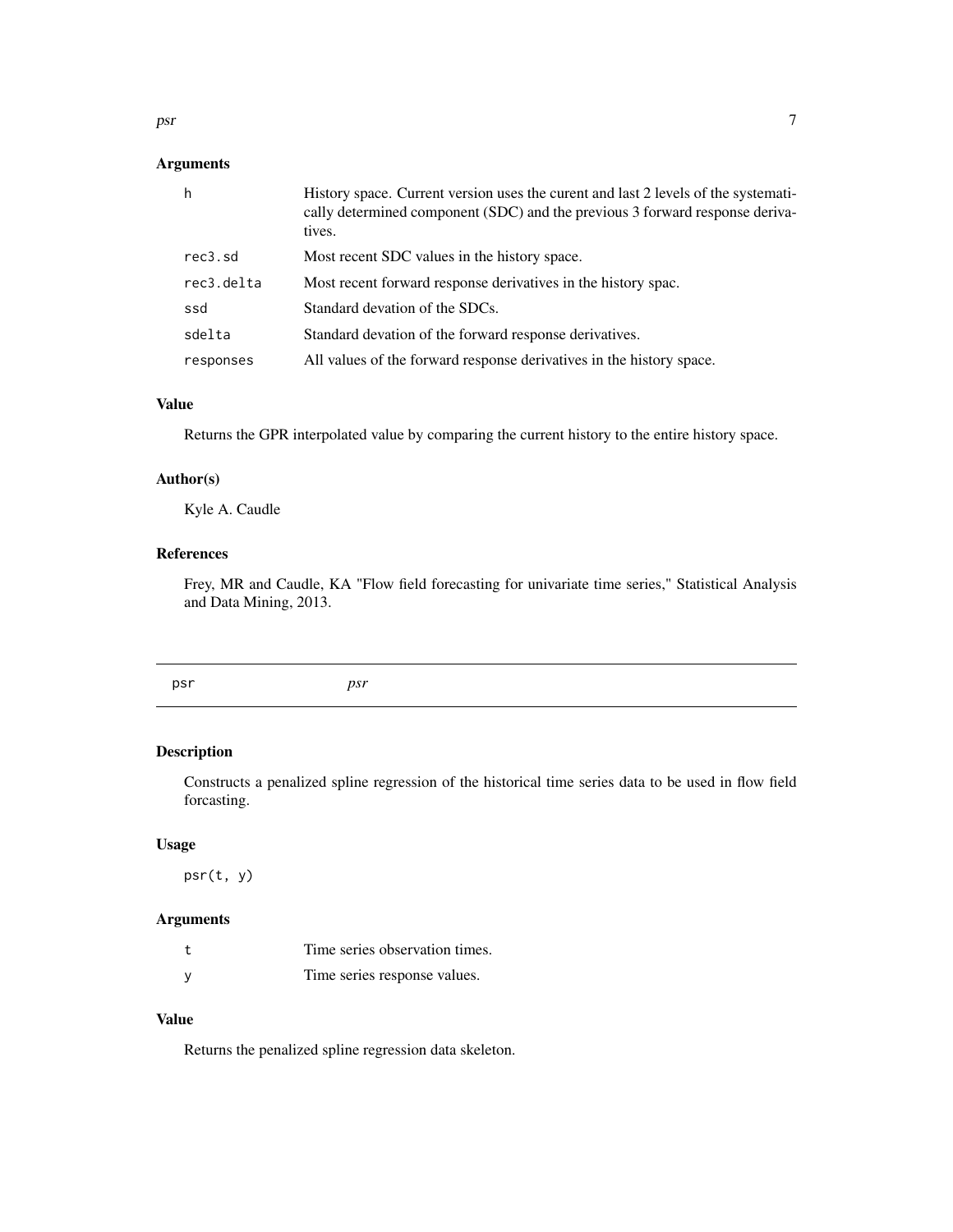#### <span id="page-7-0"></span>Author(s)

Kyle A. Caudle

#### References

D. Ruppert, M. P. Wand and R. J. Carroll, Semiparametric Regression. New York, NY: Cambidge University Press, 2003.

|--|

#### Description

Determines the smoothing paramter in the penalized spline regression.

#### Usage

smoothp(t, y, x, d)

#### Arguments

| Time series observation times.                                                             |
|--------------------------------------------------------------------------------------------|
| Time series response values.                                                               |
| Design matrix from the penalized spline regression.                                        |
| Diagonal matrix used to constrain the linear model. This is a type of Ridge<br>regression. |

#### Value

Returns the smoothing parameter lambda for the penalized spline regression.

#### Author(s)

Kyle A. Caudle

### References

D. Ruppert, M. P. Wand and R. J. Carroll, Semiparametric Regression. New York, NY: Cambidge University Press, 2003.